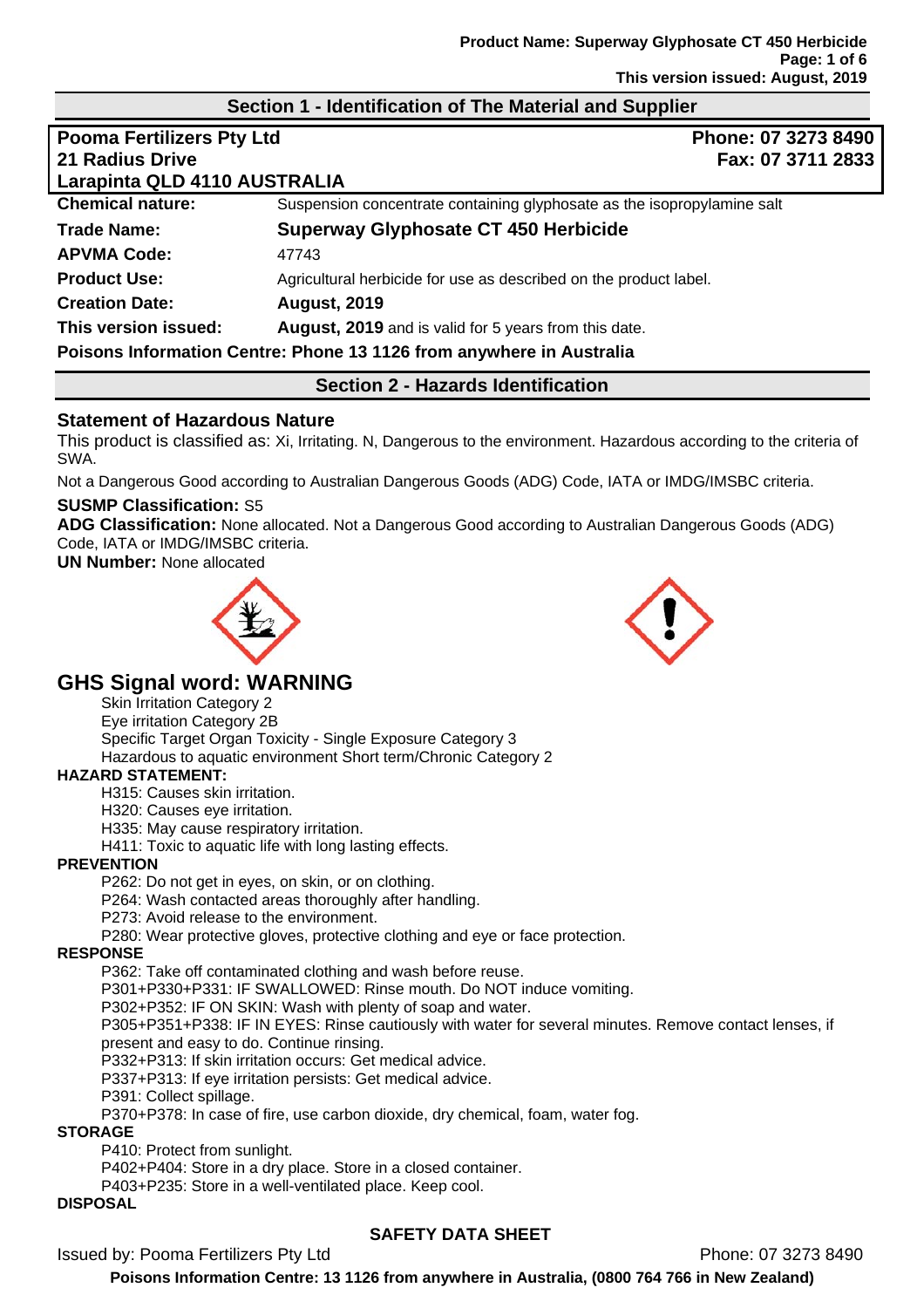P501: Dispose of contents and containers as specified on the registered label.

#### **Emergency Overview**

#### **Physical Description & Colour: Clear yellowish liquid**

#### **Odour:** Faint amine odour

**Major Health Hazards:** Glyphosate is practically nontoxic by ingestion and skin absorption, with a reported acute oral LD<sub>50</sub> of 5600 mg/kg in the rat. Glyphosate is reportedly not irritating to the skin of rabbits, and does not induce skin sensitization in guinea pigs. It does cause eye irritation in rabbits. Some formulations may cause much more extreme irritation of the skin or eyes. In a number of human volunteers, patch tests produced no visible skin changes or sensitization. Irritating to eyes and skin.

#### **Section 3 - Composition/Information on Ingredients**

| Ingredients                           | <b>CAS No</b> | Conc, g/L | TWA $(mg/m^3)$ STEL $(mg/m^3)$ |         |
|---------------------------------------|---------------|-----------|--------------------------------|---------|
| Glyphosate as the isopropylamine salt | 38641-94-0    | 450       | not set                        | not set |
| Other non hazardous ingredients       | secret        | to 1 L    | not set                        | not set |

This is a commercial product whose exact ratio of components may vary slightly. Minor quantities of other non hazardous ingredients are also possible.

The SWA TWA exposure value is the average airborne concentration of a particular substance when calculated over a normal 8 hour working day for a 5 day working week. The STEL (Short Term Exposure Limit) is an exposure value that may be equalled (but should not be exceeded) for no longer than 15 minutes and should not be repeated more than 4 times per day. There should be at least 60 minutes between successive exposures at the STEL. The term "peak "is used when the TWA limit, because of the rapid action of the substance, should never be exceeded, even briefly.

### **Section 4 - First Aid Measures**

#### **General Information:**

You should call The Poisons Information Centre if you feel that you may have been poisoned, burned or irritated by this product. The number is 13 1126 from anywhere in Australia (0800 764 766 in New Zealand) and is available at all times. Have this SDS with you when you call.

**Inhalation:** First aid is not generally required. If in doubt, contact a Poisons Information Centre or a doctor. **Skin Contact:** Wash gently and thoroughly with warm water (use non-abrasive soap if necessary) for 10-20 minutes or until product is removed. Under running water, remove contaminated clothing, shoes and leather goods (e.g. watchbands and belts) and completely decontaminate them before reuse or discard. If irritation persists, repeat flushing and seek medical attention.

**Eye Contact:** Immediately flush the contaminated eye(s) with lukewarm, gently flowing water for 15 minutes or until the product is removed, while holding the eyelid(s) open. Take care not to rinse contaminated water into the unaffected eye or onto the face. Obtain medical attention immediately. Take special care if exposed person is wearing contact lenses.

**Ingestion:** If product is swallowed or gets in mouth, do NOT induce vomiting; wash mouth with water and give some water to drink. If symptoms develop, or if in doubt contact a Poisons Information Centre or a doctor.

## **Section 5 - Fire Fighting Measures**

**Fire and Explosion Hazards**: The major hazard in fires is usually inhalation of heated and toxic or oxygen deficient (or both), fire gases. There is no risk of an explosion from this product under normal circumstances if it is involved in a fire.

Fire decomposition products from this product may be toxic if inhaled. Take appropriate protective measures. **Extinguishing Media:** In case of fire, use carbon dioxide, dry chemical, foam or water fog.

**Fire Fighting:** If a significant quantity of this product is involved in a fire, call the fire brigade.

| <b>Flash point:</b>              | No data  |
|----------------------------------|----------|
| <b>Upper Flammability Limit:</b> | No data. |
| <b>Lower Flammability Limit:</b> | No data. |
| <b>Autoignition temperature:</b> | No data. |
| <b>Flammability Class:</b>       | No data. |

#### **Section 6 - Accidental Release Measures**

**Accidental release:** In the event of a major spill, prevent spillage from entering drains or water courses. Wear full protective clothing including eye/face protection. All skin areas should be covered. See below under Personal Protection regarding Australian Standards relating to personal protective equipment. Suitable materials include PVC. Eye/face protective equipment should comprise as a minimum, protective goggles. If there is a significant chance that vapours or mists are likely to build up in the cleanup area, we recommend that you use a respirator. Usually, no

### **SAFETY DATA SHEET**

Issued by: Pooma Fertilizers Pty Ltd **Phone: 07 3273 8490**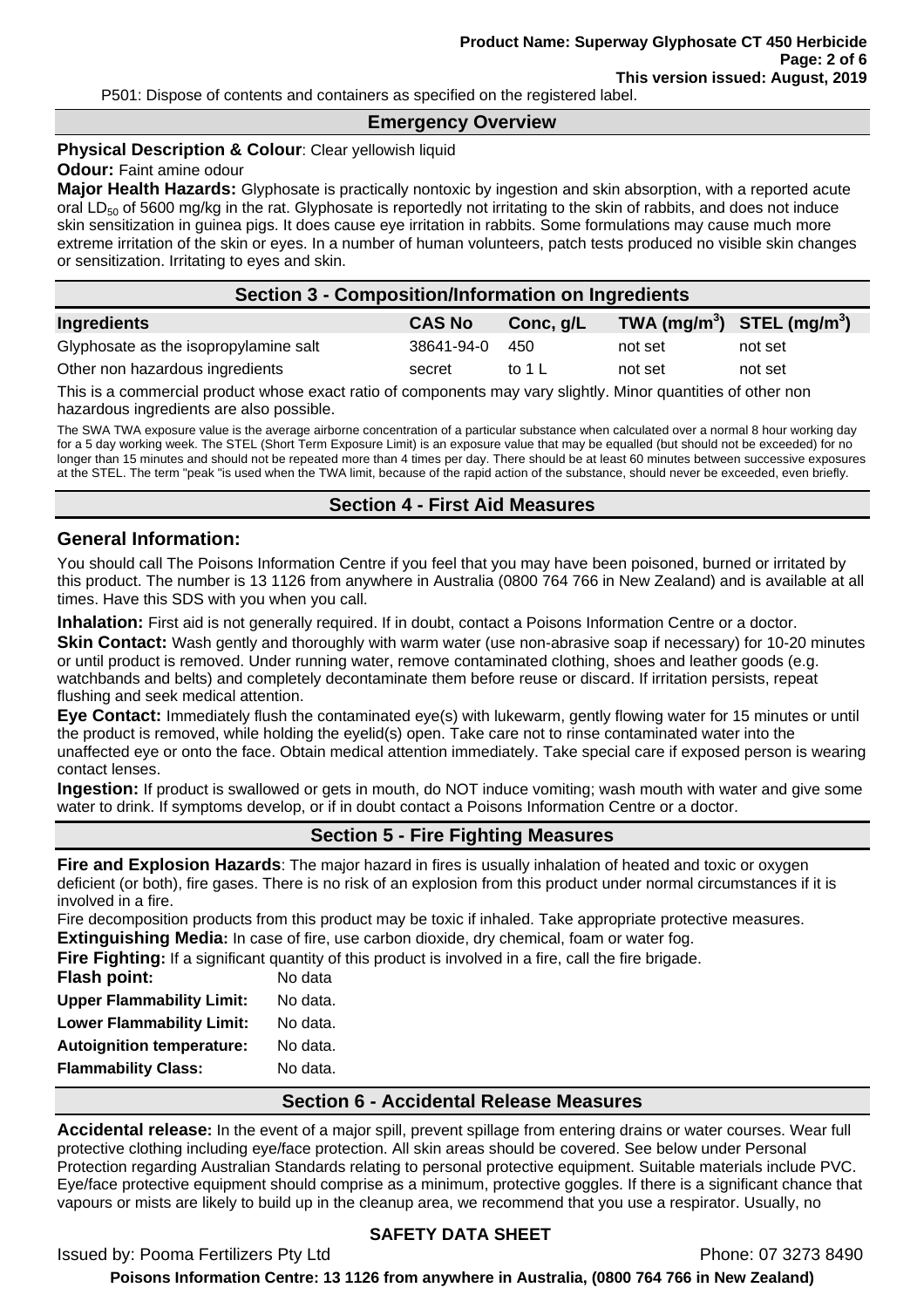#### **Product Name: Superway Glyphosate CT 450 Herbicide Page: 3 of 6 This version issued: August, 2019**

respirator is necessary when using this product. However, if you have any doubts consult the Australian Standard mentioned below (section 8).

Stop leak if safe to do so, and contain spill. Absorb onto sand, vermiculite or other suitable absorbent material. If spill is too large or if absorbent material is not available, try to create a dike to stop material spreading or going into drains or waterways. Sweep up and shovel or collect recoverable product into labelled containers for recycling or salvage, and dispose of promptly. Recycle containers wherever possible after careful cleaning. Refer to product label for specific instructions. After spills, wash area preventing runoff from entering drains. If a significant quantity of material enters drains, advise emergency services. Full details regarding disposal of used containers, spillage and unused material may be found on the label. If there is any conflict between this SDS and the label, instructions on the label prevail. Ensure legality of disposal by consulting regulations prior to disposal. Thoroughly launder protective clothing before storage or re-use. Advise laundry of nature of contamination when sending contaminated clothing to laundry.

# **Section 7 - Handling and Storage**

**Handling:** Keep exposure to this product to a minimum, and minimise the quantities kept in work areas. Check Section 8 of this SDS for details of personal protective measures, and make sure that those measures are followed. The measures detailed below under "Storage" should be followed during handling in order to minimise risks to persons using the product in the workplace. Also, avoid contact or contamination of product with incompatible materials listed in Section 10.

**Storage:** This product is a Scheduled Poison. Observe all relevant regulations regarding sale, transport and storage of this schedule of poison. Protect this product from light. Store in the closed original container in a dry, cool, wellventilated area out of direct sunlight. Make sure that the product does not come into contact with substances listed under "Incompatibilities" in Section 10. Some liquid preparations settle or separate on standing and may require stirring before use. Check packaging - there may be further storage instructions on the label.

## **Section 8 - Exposure Controls and Personal Protection**

The following Australian Standards will provide general advice regarding safety clothing and equipment:

Respiratory equipment: **AS/NZS 1715**, Protective Gloves: **AS 2161**, Occupational Protective Clothing: AS/NZS 4501 set 2008, Industrial Eye Protection: **AS1336** and **AS/NZS 1337**, Occupational Protective Footwear: **AS/NZS2210**.

**SWA Exposure Limits TWA (mg/m<sup>3</sup>**

**) STEL (mg/m<sup>3</sup> )** 

Exposure limits have not been established by SWA for any of the significant ingredients in this product.

The ADI for Glyphosate is set at 0.3mg/kg/day. The corresponding NOEL is set at 30mg/kg/day. ADI means Acceptable Daily Intake; NOEL means No-observable-effect-level. Data from Australian ADI List, March 2017.

No special equipment is usually needed when occasionally handling small quantities. The following instructions are for bulk handling or where regular exposure in an occupational setting occurs without proper containment systems.

**Ventilation:** This product should only be used in a well ventilated area. If natural ventilation is inadequate, use of a fan is suggested.

**Eye Protection:** Protective glasses or goggles should be worn when this product is being used. Failure to protect your eyes may cause them harm. Emergency eye wash facilities are also recommended in an area close to where this product is being used.

**Skin Protection:** Prevent skin contact by wearing impervious gloves, clothes and, preferably, apron. Make sure that all skin areas are covered. See below for suitable material types.

**Protective Material Types:** We suggest that protective clothing be made from the following materials: PVC. **Respirator:** Usually, no respirator is necessary when using this product. However, if you have any doubts consult the Australian Standard mentioned above.

Eyebaths or eyewash stations and safety deluge showers should, if practical, be provided near to where this product is being handled commercially.

## **Section 9 - Physical and Chemical Properties:**

**Physical Description & colour:** Clear yellowish liquid **Odour: Constant Amine of Paint amine odour Boiling Point:** >100°C at 100kPa **Freezing/Melting Point:** -10°C **Volatiles:** No data. **Vapour Pressure:** No data. **Vapour Density:** No data. **Specific Gravity:** Approx 1.15 **Water Solubility:** No data. **pH:** No data. **Volatility:** No data.

## **SAFETY DATA SHEET**

Issued by: Pooma Fertilizers Pty Ltd **Phone: 07 3273 8490**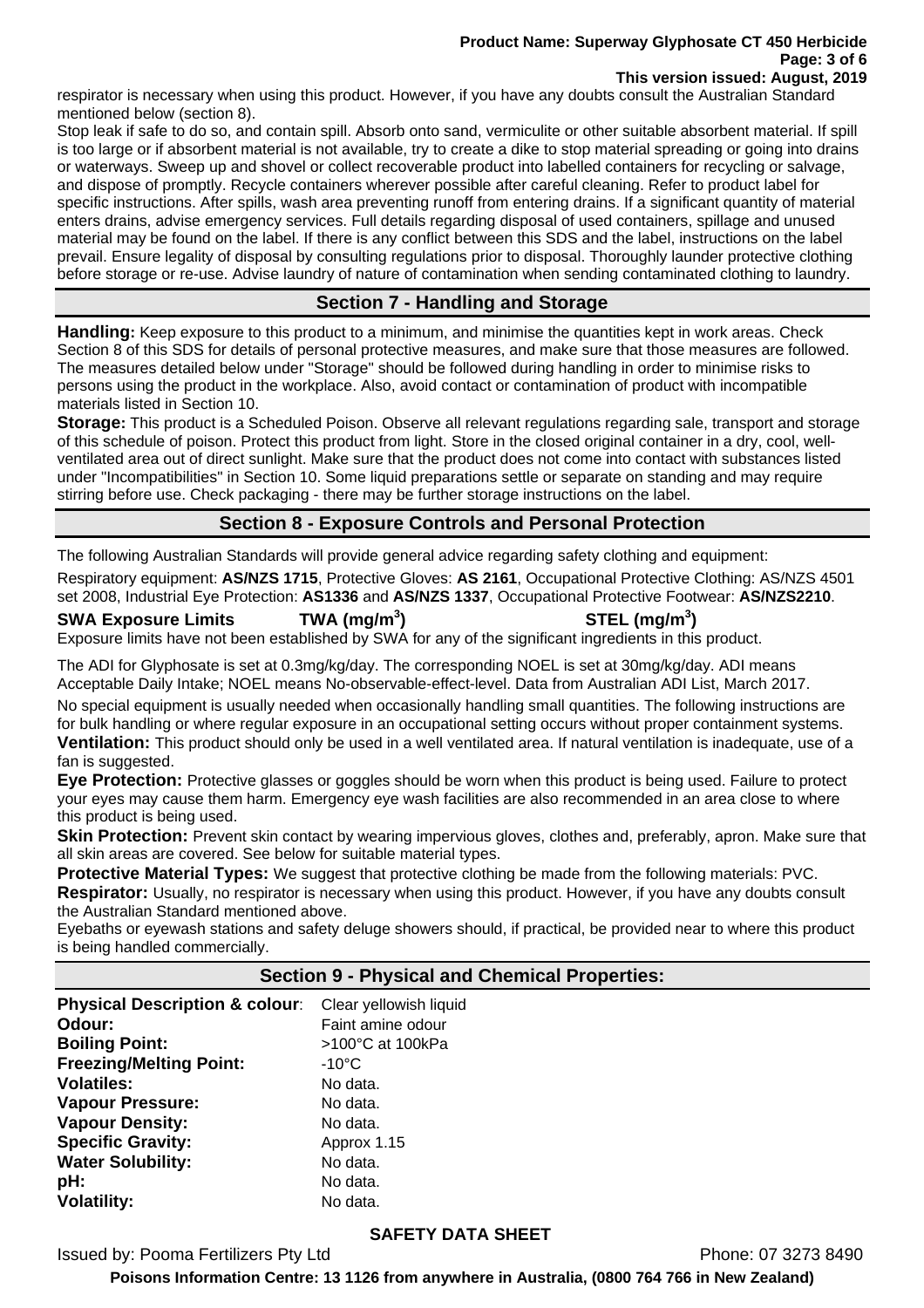| <b>Odour Threshold:</b>              | No data. |
|--------------------------------------|----------|
| <b>Evaporation Rate:</b>             | No data. |
| <b>Coeff Oil/water Distribution:</b> | No data  |
| <b>Autoignition temp:</b>            | No data. |

### **Section 10 - Stability and Reactivity**

**Reactivity:** Contact between concentrate and alkalis may result in the release of isopropylamine vapour, with a strong fish-like odour, which is irritating to eyes.

**Conditions to Avoid:** Protect this product from light. Store in the closed original container in a dry, cool, wellventilated area out of direct sunlight.

#### **Incompatibilities:** strong bases.

**Fire Decomposition:** Combustion forms carbon dioxide, and if incomplete, carbon monoxide and possibly smoke. Water is also formed. May form nitrogen and its compounds, and under some circumstances, oxides of nitrogen. Occasionally hydrogen cyanide gas in reducing atmospheres. Carbon monoxide poisoning produces headache, weakness, nausea, dizziness, confusion, dimness of vision, disturbance of judgment, and unconsciousness followed by coma and death.

**Polymerisation:** This product will not undergo polymerisation reactions.

### **Section 11 - Toxicological Information**

**Toxicity:** An information profile for Glyphosate is available at http://extoxnet.orst.edu/pips/ghindex.html **Acute toxicity:** Oral LD<sub>50</sub> values for glyphosate are greater than 10,000 mg/kg in mice, rabbits, and goats. The toxicities of the technical acid (glyphosate) and the formulated product are nearly the same. It is practically nontoxic by skin exposure, with reported dermal  $LD_{50}$  values of greater than 5000 mg/kg for the acid and isopropylamine salt. The trimethylsulfonium salt has a reported dermal  $LD_{50}$  of greater than 2000 mg/kg. The reported 4-hour rat inhalation  $LC_{50}$  values for the technical acid and salts were 5 to 12 mg/L, indicating moderate toxicity via this route. Some formulations may show high acute inhalation toxicity. While it does contain a phosphatyl functional group, it is not structurally similar to organophosphate pesticides which contain organophosphate esters, and it does not significantly inhibit cholinesterase activity.

**Chronic toxicity:** Studies of glyphosate lasting up to 2 years, have been conducted with rats, dogs, mice, and rabbits, and with few exceptions no effects were observed. For example, in a chronic feeding study with rats, no toxic effects were observed in rats given doses as high as 400 mg/kg/day. Also, no toxic effects were observed in a chronic feeding study with dogs fed up to 500 mg/kg/day, the highest dose tested.

**Reproductive effects:** Laboratory studies show that glyphosate produces reproductive changes in test animals very rarely and then only at very high doses (over 150 mg/kg/day). It is unlikely that the compound would produce reproductive effects in humans.

**Teratogenic effects:** In a teratology study with rabbits, no developmental toxicity was observed in the foetuses at the highest dose tested (350 mg/kg/day). Glyphosate does not appear to be teratogenic.

**Mutagenic effects:** Glyphosate mutagenicity and genotoxicity assays have been negative. It appears that glyphosate is not mutagenic.

**Carcinogenic effects:** There was limited evidence for Glyphosate of carcinogenicity in humans for non -Hodgkin lymphoma. The evidence in humans is from studies of exposures, mostly agricultural, in the USA, Canada, and Sweden published since 2001. In addition, there is convincing evidence that glyphosate also can cause cancer in laboratory animals.

In 2015, IARC classified glyphosate as 'probably carcinogenic to humans', but has since (May 2016) concluded glyphosate is unlikely to pose a carcinogenic or genotoxic risk to humans.

**Organ toxicity:** Some microscopic liver and kidney changes, but no observable differences in function or toxic effects, have been seen after lifetime administration of glyphosate to test animals.

**Fate in humans and animals:** Glyphosate is poorly absorbed from the digestive tract and is largely excreted unchanged by mammals. At 10 days after treatment, there were only minute amounts in the tissues of rats fed glyphosate for 3 weeks. Cows, chickens, and pigs fed small amounts of glyphosate had undetectable levels (less than 0.05 ppm) in muscle tissue and fat. Levels in milk and eggs were also undetectable (less than 0.025 ppm). Glyphosate has no significant potential to accumulate in animal tissue.

### **Classification of Hazardous Ingredients**

Ingredient **Risk Phrases** 

Glyphosate salts

• Hazardous to the aquatic environment (chronic) – category 2

## **SAFETY DATA SHEET**

Issued by: Pooma Fertilizers Pty Ltd **Phone: 07 3273 8490**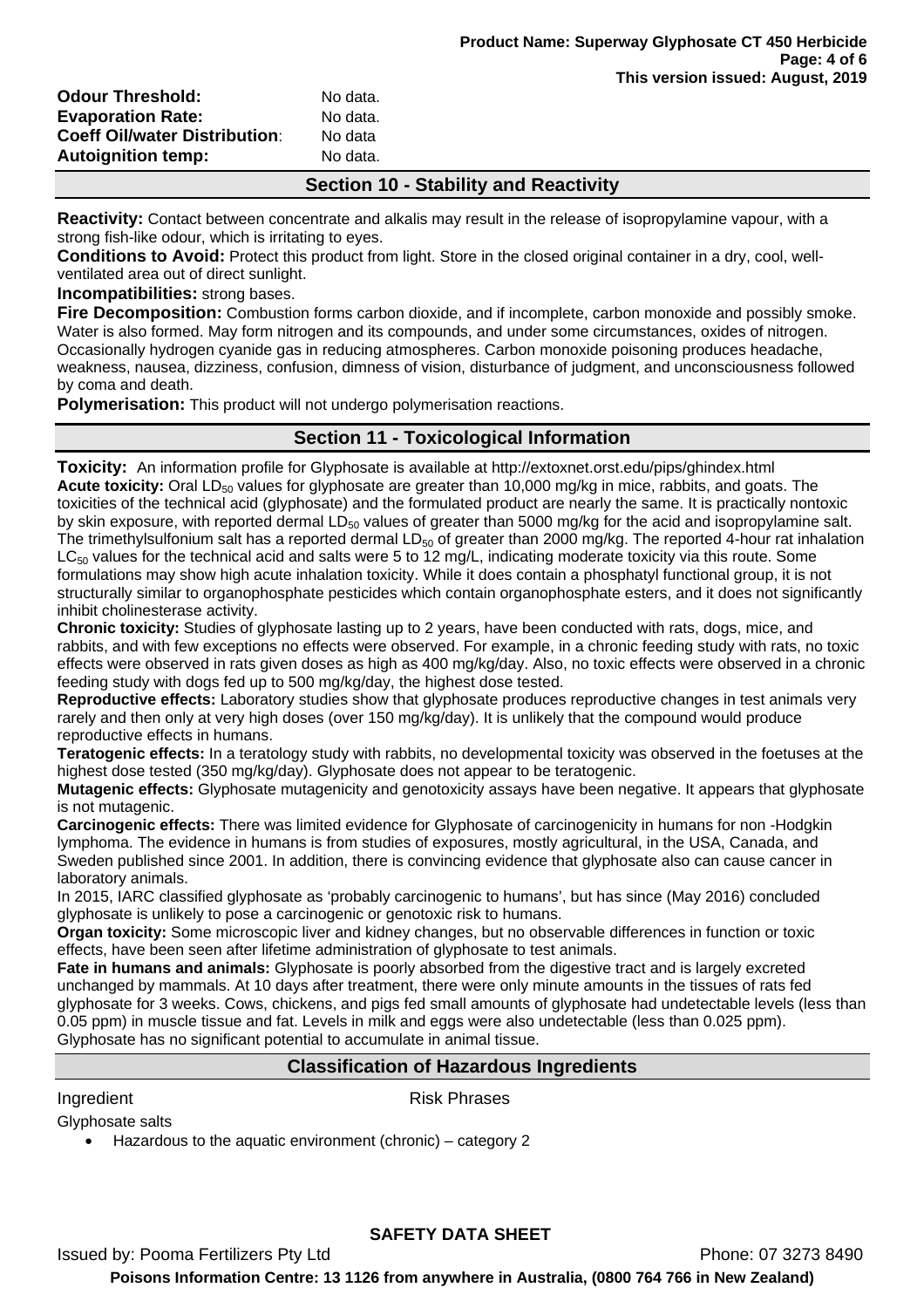### **Potential Health Effects**

# **Inhalation:**

**Short Term Exposure:** Available data indicates that this product is not harmful. In addition product is unlikely to cause any discomfort or irritation.

**Long Term Exposure:** No data for health effects associated with long term inhalation.

## **Skin Contact:**

**Short Term Exposure:** This product is a skin irritant. Symptoms may include itchiness and reddening of contacted skin. Other symptoms may also become evident, but if treated promptly, all should disappear once exposure has ceased.

**Long Term Exposure:** No data for health effects associated with long term skin exposure.

## **Eye Contact:**

**Short Term Exposure:** This product is an eye irritant. Symptoms may include stinging and reddening of eyes and watering which may become copious. Other symptoms may also become evident. If exposure is brief, symptoms should disappear once exposure has ceased. However, lengthy exposure or delayed treatment may cause permanent damage.

**Long Term Exposure:** No data for health effects associated with long term eye exposure.

### **Ingestion:**

**Short Term Exposure:** Significant oral exposure is considered to be unlikely. Available data shows that this product is not harmful. However, this product may be irritating to mucous membranes but is unlikely to cause anything more than transient discomfort.

**Long Term Exposure:** No data for health effects associated with long term ingestion.

### **Carcinogen Status:**

**SWA:** No significant ingredient is classified as carcinogenic by SWA.

**NTP:** No significant ingredient is classified as carcinogenic by NTP.

**IARC:** No significant ingredient is classified as carcinogenic by IARC.

## **Section 12 - Ecological Information**

Toxic to aquatic organisms, may cause long-term adverse effects to the aquatic environment.

**Effects on birds:** Glyphosate is not harmful to wild birds. The dietary LC<sub>50</sub> in both mallards and bobwhite quail is greater than 4500 ppm.

**Effects on aquatic organisms:** Technical glyphosate acid is practically nontoxic to fish and may be slightly toxic to aquatic invertebrates. The reported 96-hour LC $_{50}$  values for other aquatic species include greater than 10 mg/L in Atlantic oysters, 934 mg/L in fiddler crab, and 281 mg/L in shrimp. The 48-hour LC<sub>50</sub> for glyphosate in Daphnia (water flea), an important food source for freshwater fish, is 780 mg/L. Some formulations may be more toxic to fish and aquatic species due to differences in toxicity between the salts and the parent acid or to surfactants used in the formulation. There is a very low potential for the compound to build up in the tissues of aquatic invertebrates or other aquatic organisms.

**Effects on other organisms:** Glyphosate is nontoxic to honeybees. Its oral and dermal LD<sub>50</sub> is greater than 0.1 mg/ bee. The reported contact  $LC_{50}$  values for earthworms in soil are greater than 5000 ppm for both the glyphosate trimethylsulfonium salt and formulated product.

#### **Environmental Fate:**

**Breakdown in soil and groundwater:** Glyphosate is moderately persistent in soil, with an estimated average half-life of 47 days. Reported field half-lives range from 1 to 174 days. It is strongly adsorbed to most soils, even those with lower organic and clay content.

**Breakdown in water:** In water, glyphosate is strongly adsorbed to suspended organic and mineral matter and is broken down primarily by microorganisms. Its half-life in pond water ranges from 12 days to 10 weeks. **Breakdown in vegetation:** Glyphosate may be translocated throughout the plant, including to the roots. It is extensively metabolized by some plants, while remaining intact in others.

## **Section 13 - Disposal Considerations**

**Disposal:** Special help is available for the disposal of Agricultural Chemicals. The product label will give general advice regarding disposal of small quantities, and how to cleanse containers. However, for help with the collection of unwanted rural chemicals, contact ChemClear 1800 008 182 http://www.chemclear.com.au/ and for help with the disposal of empty drums, contact DrumMuster http://www.drummuster.com.au/ where you will find contact details for your area.

## **SAFETY DATA SHEET**

Issued by: Pooma Fertilizers Pty Ltd **Phone: 07 3273 8490 Poisons Information Centre: 13 1126 from anywhere in Australia, (0800 764 766 in New Zealand)**